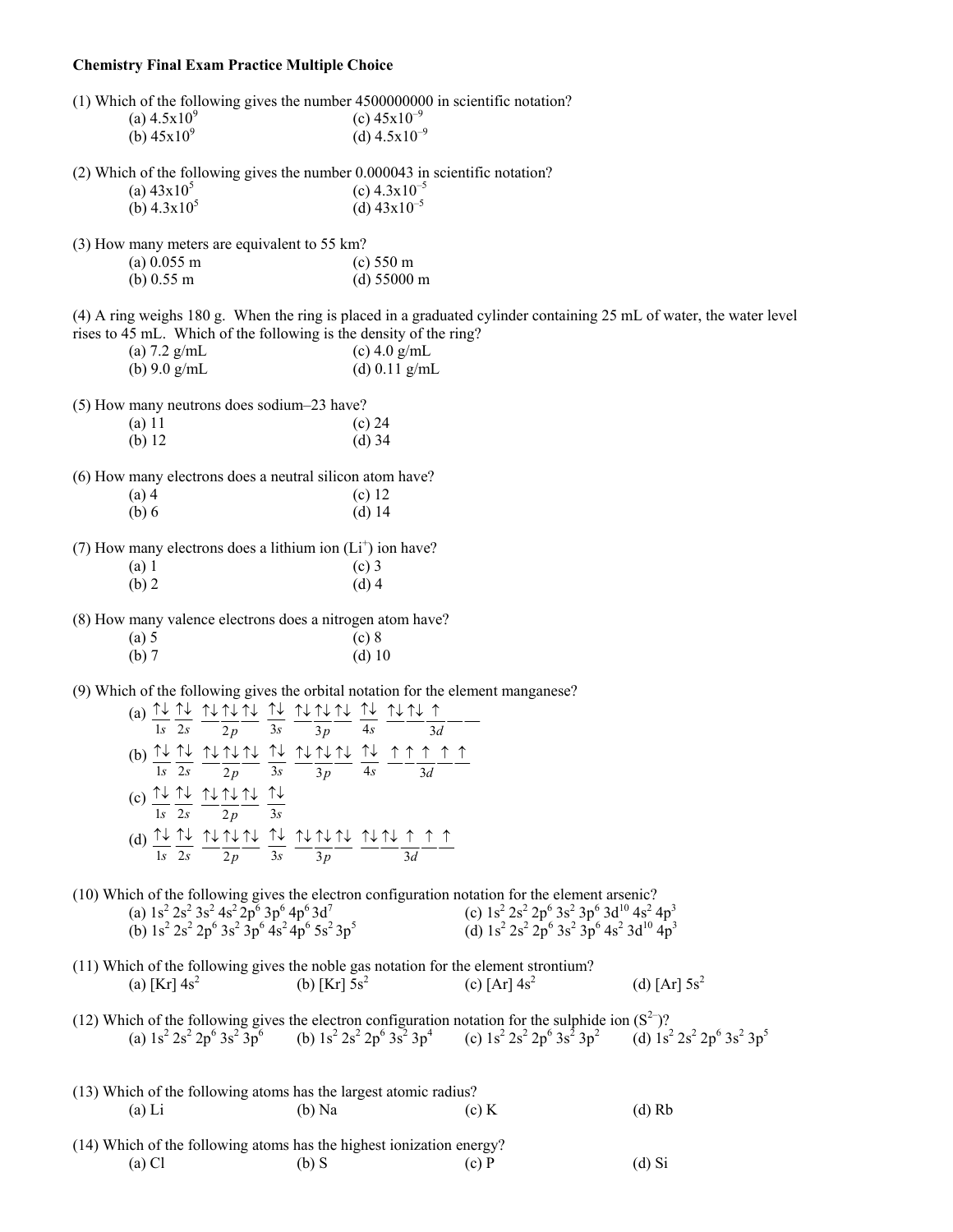(15) Which of the following is the correct Lewis structure for the compound  $SiCl<sub>4</sub>$ ?

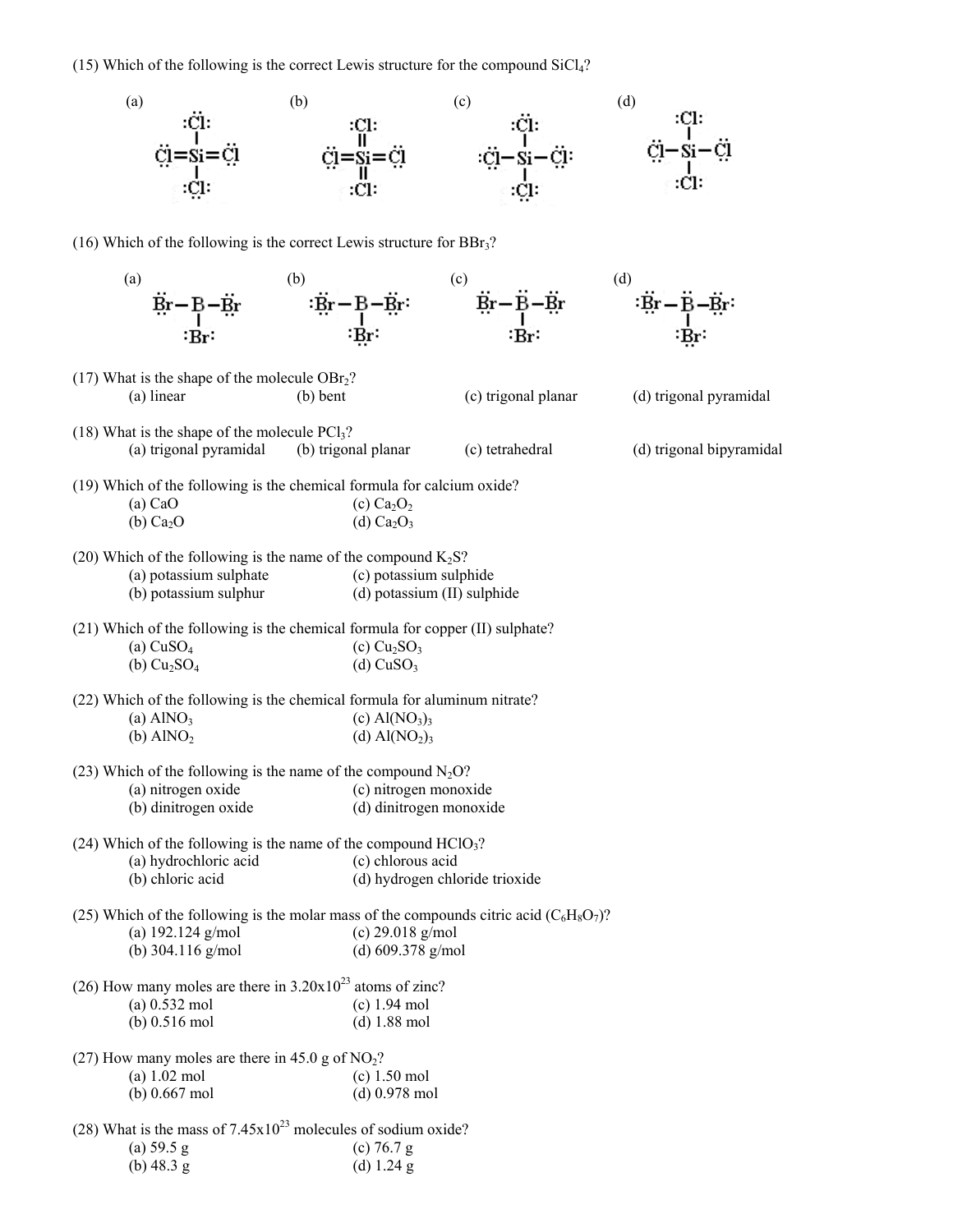|                                              | (29) How many molecules are there in 160 g of glucose $(C_6H_{12}O_6)$ ?<br>(a) $6.79 \times 10^{23}$ molecules<br>(b) $5.35 \times 10^{23}$ molecules<br>(d) $9.63 \times 10^{25}$ molecules                                                                                                                       |                                |                                |                                                                                                                                                              |                              |                                |                                                                                                                                 |  |  |
|----------------------------------------------|---------------------------------------------------------------------------------------------------------------------------------------------------------------------------------------------------------------------------------------------------------------------------------------------------------------------|--------------------------------|--------------------------------|--------------------------------------------------------------------------------------------------------------------------------------------------------------|------------------------------|--------------------------------|---------------------------------------------------------------------------------------------------------------------------------|--|--|
|                                              | (30) How many atoms of each element are in 100 molecules of propane $(C_3H_8)$ ?<br>(a) 100 atoms of carbon and 100 atoms of hydrogen (c) 800 atoms of carbon and 800 atoms of hydrogen<br>(b) 300 atoms of carbon and 300 atoms of hydrogen (d) 300 atoms of carbon and 800 atoms of hydrogen                      |                                |                                |                                                                                                                                                              |                              |                                |                                                                                                                                 |  |  |
|                                              | $(31)$ What is the percent composition of each element in the compound KMnO <sub>4</sub> ?<br>(a) $15.5\%$ K, $56.2\%$ Mn, $28.3\%$ O (c) $35.5\%$ K, $49.9\%$ Mn, $14.5\%$ O<br>(b) 24.7% K, 34.8% Mn, 40.5% O (d) 37.5% K, 40.2% Mn, 23.3% O                                                                      |                                |                                |                                                                                                                                                              |                              |                                |                                                                                                                                 |  |  |
|                                              | (32) The reactants of a neutralization reaction are always which of the following?<br>(a) carbon dioxide and water<br>(c) a salt and water<br>(b) a hydrocarbon an oxygen<br>(d) an acid and a base                                                                                                                 |                                |                                |                                                                                                                                                              |                              |                                |                                                                                                                                 |  |  |
|                                              | (33) The products of a combustion reaction are always which of the following?<br>(a) carbon dioxide and water<br>(b) a hydrocarbon an oxygen                                                                                                                                                                        |                                |                                | (c) a salt and water<br>(d) an acid and a base                                                                                                               |                              |                                |                                                                                                                                 |  |  |
|                                              | (34) The reaction $2NF_3 \rightarrow N_2 + 3F_2$ can be classified as which of the following types?<br>(a) double replacement<br>(b) decomposition                                                                                                                                                                  |                                |                                | (c) synthesis<br>(d) single replacement                                                                                                                      |                              |                                |                                                                                                                                 |  |  |
| (a) double replacement<br>(b) neutralization |                                                                                                                                                                                                                                                                                                                     |                                |                                | (35) The reaction $Mg(NO_3)_2 + 2Na \rightarrow Mg + 2NaNO_3$ can be classified as which of the following types?<br>(c) single replacement<br>(d) combustion |                              |                                |                                                                                                                                 |  |  |
|                                              | (36) Which set of coefficients would balance the following reaction?<br>Al(OH) <sub>3</sub> + H <sub>2</sub> C <sub>2</sub> O <sub>4</sub> $\rightarrow$ Al <sub>2</sub> (C <sub>2</sub> O <sub>4</sub> ) <sub>3</sub> + H <sub>2</sub> O<br>(a) 2, 3, 1, 3<br>(b) 2, 3, 1, 6<br>(d) 2, 3, 2, 3<br>(b) $2, 3, 1, 6$ |                                |                                | (d) $2, 3, 2, 3$                                                                                                                                             |                              |                                |                                                                                                                                 |  |  |
|                                              | Use the following information to answer questions 37 and 38.                                                                                                                                                                                                                                                        |                                |                                |                                                                                                                                                              |                              |                                | Sodium and water react according to the following balanced chemical equation: $2Na + 2H_2O \rightarrow 2NaOH + H_2$             |  |  |
|                                              | (37) If 2.0 mol of $H_2O$ are reacted, determine the moles of $H_2$ produced.<br>$(a) 1.0$ mol<br>$(b)$ 2.0 mol                                                                                                                                                                                                     |                                |                                | $(c)$ 3.0 mol<br>$(d)$ 4.0 mol                                                                                                                               |                              |                                |                                                                                                                                 |  |  |
|                                              | (38) If 4.0 mol of NaOH are produced, determine the moles of Na reacting                                                                                                                                                                                                                                            |                                |                                |                                                                                                                                                              |                              |                                |                                                                                                                                 |  |  |
|                                              | $(a) 1.0$ mol<br>$(b)$ 2.0 mol                                                                                                                                                                                                                                                                                      |                                |                                | $(c)$ 3.0 mol<br>$(d)$ 4.0 mol                                                                                                                               |                              |                                |                                                                                                                                 |  |  |
|                                              | Use the following information to answer questions 39 and 40.<br>25.0 g of carbon is present in the reaction.                                                                                                                                                                                                        |                                |                                |                                                                                                                                                              |                              |                                | Iron (III) oxide reacts with carbon according the following balanced chemical equation: $2Fe_2O_3 + 3C \rightarrow 4Fe + 3CO_2$ |  |  |
|                                              | (39) What mass of iron will be produced?<br>(a) 155 g<br>(b) $77.5 g$                                                                                                                                                                                                                                               |                                |                                | (c) 88.1 g<br>(d) $122 g$                                                                                                                                    |                              |                                |                                                                                                                                 |  |  |
|                                              | (40) What mass of carbon dioxide will be produced?<br>(a) 21.1 g                                                                                                                                                                                                                                                    |                                |                                | $(c)$ 91.6 g                                                                                                                                                 |                              |                                |                                                                                                                                 |  |  |
|                                              | (b) $275 g$                                                                                                                                                                                                                                                                                                         |                                |                                | (d) $30.5$ g                                                                                                                                                 |                              |                                |                                                                                                                                 |  |  |
| Answers:<br>$(1)$ a<br>$(2)$ c<br>(3) d      | $(6)$ d<br>(7) b<br>$(8)$ a                                                                                                                                                                                                                                                                                         | (11) b<br>$(12)$ a<br>$(13)$ d | $(16)$ b<br>(17) b<br>$(18)$ a | $(21)$ a<br>$(22)$ c<br>$(23)$ d                                                                                                                             | $(26)$ a<br>(27) d<br>(28) c | (31) b<br>$(32)$ d<br>$(33)$ a | (36) b<br>(37) a<br>$(38)$ d                                                                                                    |  |  |

(4) b (5) b (9) b (10) d (14) a  $(15)$  c (19) a  $(20)$  c (24) b (25) a

(29) b (30) d (34) b (35) c

(39) a  $(40) c$